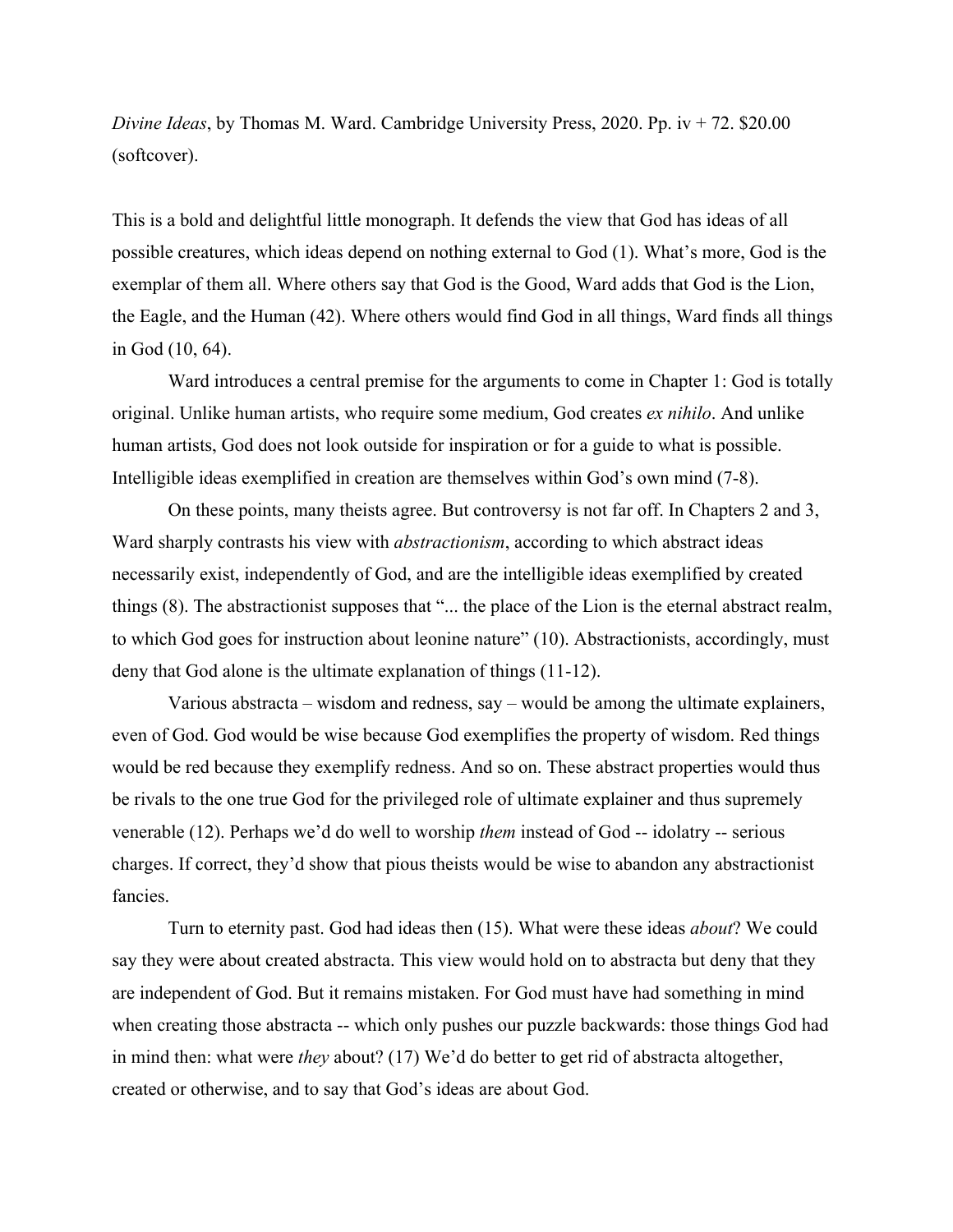God's knowledge of creatures is self-knowledge (22). How does this work? In Chapter 4, Ward considers and rejects *imitative* theories according to which God knows creatures through self-knowledge because God's self-knowledge is of all the ways in which God can be imitated. Ward favors instead a containment view according to which God contains a mighty host of creaturely natures (23).

Ward's God contains a multitude. Chapter 5 argues that such multiplicity is not in conflict with the doctrine of divine simplicity. Ward rejects a strict interpretation of that doctrine which has it that there is no real complexity of any kind within God (27). There *is* complexity within God, but acknowledging as much does no violence to the core motivations for divine simplicity (31). While God has a rich character, the richness of that character does not correspond to any real plurality of parts, constituents, or forms within God (36).

According to Ward, God's mind does contain a *plurality of ideas*, however. And the richness of God's character explains why it contains the particular ideas it does. Ward lays out his own view of how this works – "containment exemplarism" – in Chapter 6. According to this view, God's character is sufficiently rich to include all creaturely natures. It includes, for instance, the ultimate reality of what it is to be a lion. God thereby serves as the archetypical lion (41-42). God's idea of the Lion, furthermore, is simply God's idea of the divine self, in its leonine aspect (47).

 As Ward notes in Chapter 7, containment exemplarism requires rejection of the view that God is "wholly other" (50-53). Creatures are similar to God, indeed exactly similar, in certain respects. They resemble God "as statue to model, image to archetype" and in this way may be said to "participate" in God (53).

 In Chapter 8, Ward extends containment exemplarism to issues of modality. A possible world, according to Ward, is just "a really big possible creature," whose nature is also contained within God (57). He criticizes views like Alvin Plantinga's according to which possible worlds are abstract objects, because they say possible worlds are like authorless books "dependent on God neither for their existence nor content" (59). IWard also rejects Brian Leftow's view that certain necessary truths (such as that water is  $H_2O$ ) are "secular truths", having nothing to do with God (61). Rather, says Ward, "we inhabit a world that is inescapably divine," in which "everything … resembles its divine archetype" (62).

Thus the book's main ideas. We'll now offer some critical comments, focusing on three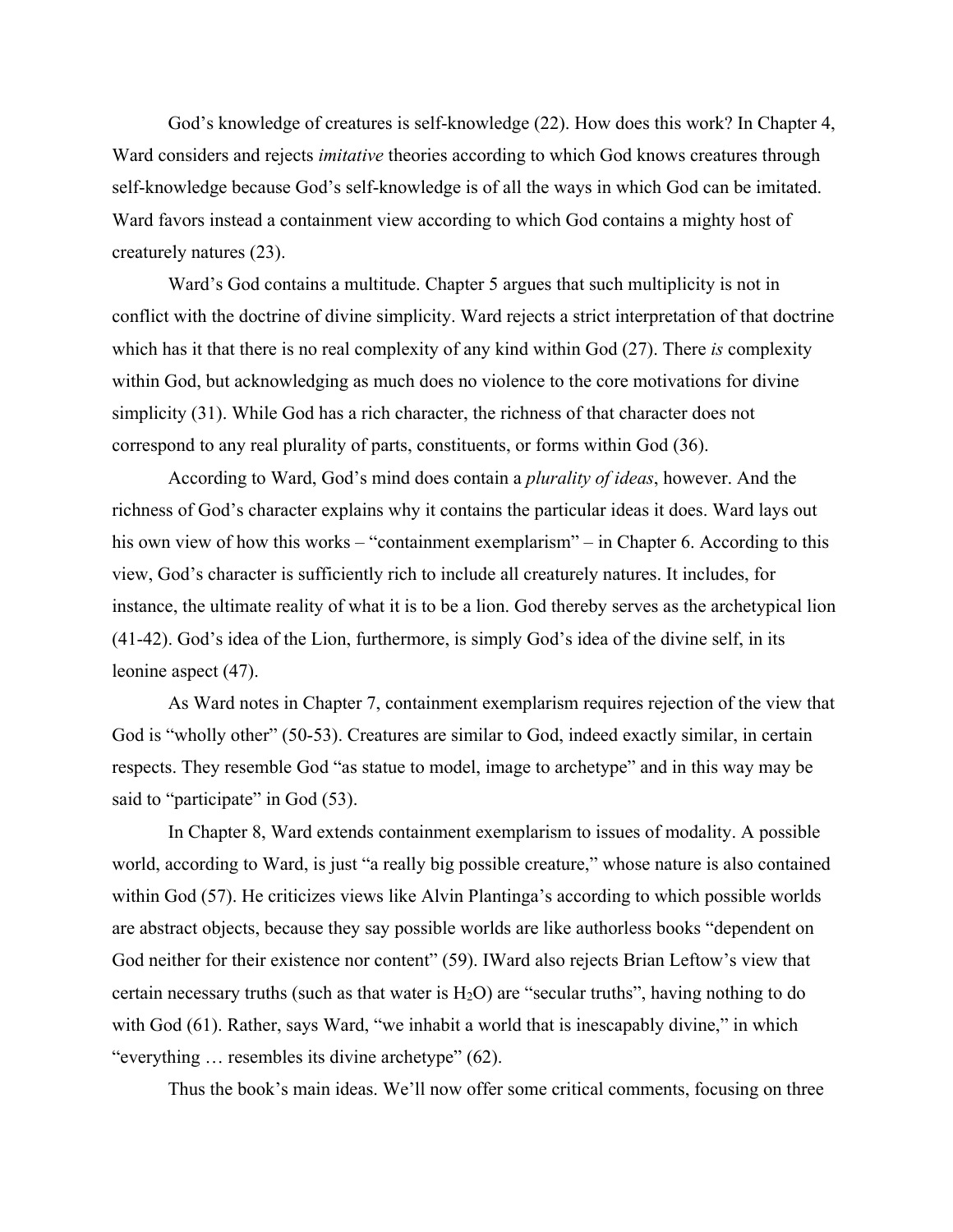key arguments Ward advances, each of which target abstractionist alternatives:

Dependence. If abstractionism is true, then God depends on divinity for being divine. Thus if abstractionism is true, other entities are more ultimate than God, and God is not *a se*. But God is *a se* and so abstractionism is unacceptable.

Intelligibility. If abstracta exist independently of God, they (rather than God) are the ultimate source of intelligibility, or at the very least, God is not the sole ultimate source of intelligibility. But God is the sole ultimate source of intelligibility, and so abstractionism is unacceptable.

Creation. If abstractionism is true, then abstracta supplied the paradigms that God used to create; and if so, then God depended on abstracta in creating. But God created all concrete things out of nothing and without depending on anything else in creating. So abstractionism is, again, unacceptable.

What can the theistic abstractionist say in reply? Plenty.

The Dependence argument can perhaps most easily be resisted. It assumes dependence between properties and the character of their instances; so God is divine *because* God exemplifies divinity. But note that this assumption is foreign to the systems here in view. Theistic abstractionists like Plantinga and Peter van Inwagen do not posit abstracta as explanations for the character of things at all. Perhaps the easiest way to see this is to apply van Inwagen's view of properties as assertibles: things that can be *true of* or *false of* things (Peter van Inwagen, "A Theory of Properties," *Oxford Studies in Metaphysics* 1 (2004): 107-138). If there is any explanatory or dependence ordering here, it is the opposite of what Ward presumes. A book is not green because greenness is true of it; rather, greenness is true of the book because the book is green. So also with propositions (another kind of abstracta); the proposition that snow is white is true because snow is white; but snow is not white because that proposition is true (Trenton Merricks, *Truth and Ontology* (Oxford University Press, 2009), xiii). So also with God and divinity. God is not divine because divinity is true of God; rather, divinity is true of God because God is divine.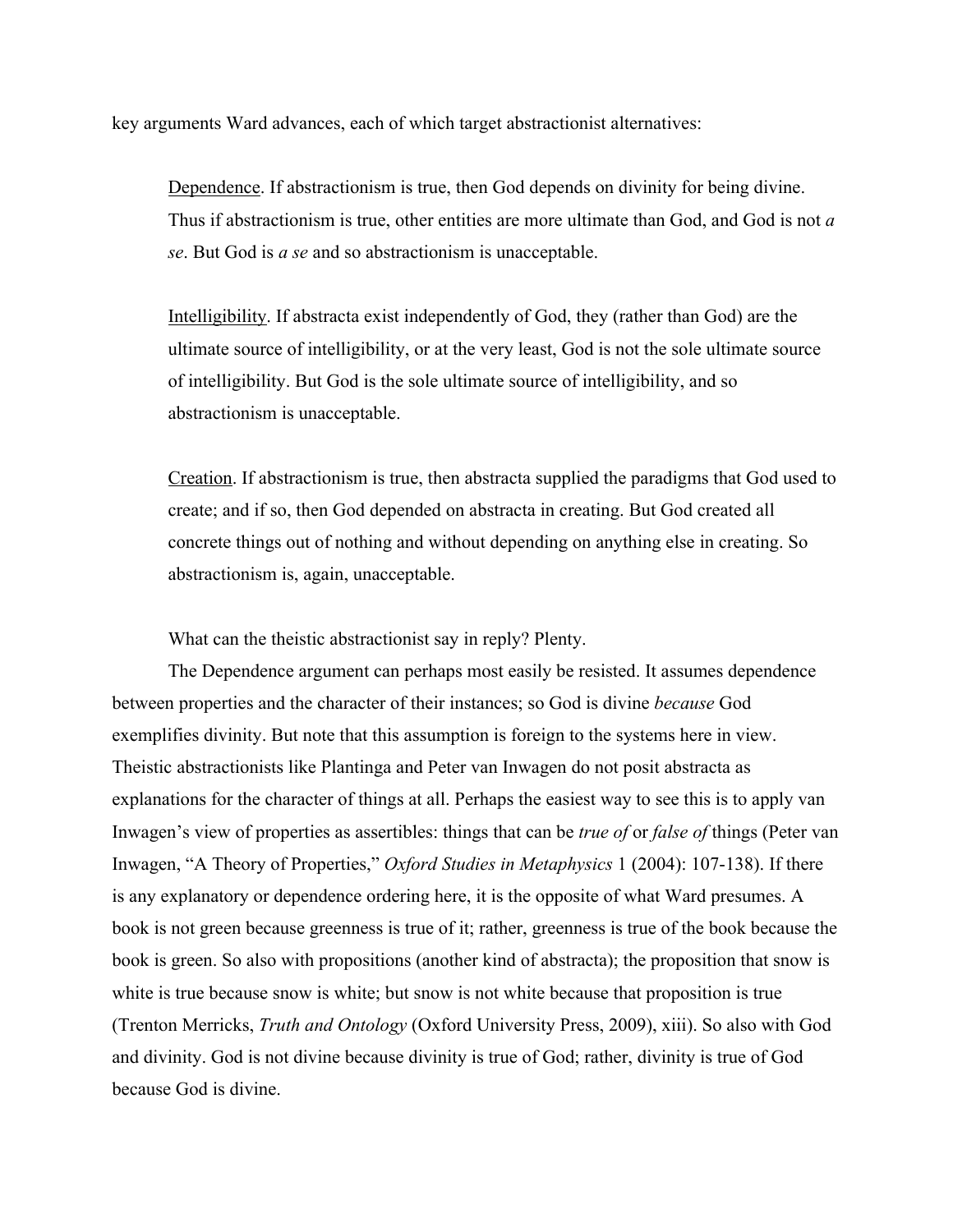Ward excoriates Plantinga for critiquing St. Thomas using supplementary premises that Thomas would himself reject (32). The same charge, it seems, applies to Ward and his critique of contemporary theistic abstractionism. Ward has saddled abstractionists with a view they explicitly reject and then critiqued the result.

A dilemma will help give shape to our replies to the Intelligibility and Creation arguments. Either abstracta depend on God, or they do not. Call the former *dependent* abstractionism (a view with which Plantinga has flirted) and the latter *independent* (a la van Inwagen).

Dependent abstractionism offers a ready reply to the Intelligibility and Creation arguments: God is the source of all abstracta and so still gets the honor of being the ultimate source of intelligibility. Creation, furthermore, doesn't involve divine "consultation" of independent abstract ideas. Perhaps, instead, (to adapt Ward's own story) leoninity is generated by the divine mind as God self-contemplates in a leonine aspect or lionwise. Creating the Lion does not involve consulting an idea, but rather, consists in God choosing to create something that resembles God lionwise. Ward anticipates this move with two objections. First is a familiar bootstrapping problem (16): but our answer to the Dependence argument answers this objection too. If properties do not explain the character of their instances, then one need not posit abstracta that, prior to their own creation, explain, say, God's divinity. Second, a dilemma: either God just makes the abstract entities willy nilly (rendering God's generation of them objectionably nonrational) or they end up corresponding to resources already found within God (rendering them explanatorily redundant). One of us -- a nominalist -- rather likes this dilemma. But we agree that the abstractionist has a way out by grasping the second horn. The main reason to believe in abstracta is not that we need them for various explanatory purposes. It is, rather, that there are many claims we take to be true (e.g., the claim that there are many claims we take to be true) that straightforwardly entail that entities such as propositions, properties, and the like exist (see, again, van Inwagen 2004).

We'll now sketch a reply to the Intelligibility and Creation arguments for independent abstractionists. The problems here can be expressed as a trilemma: Either (i) God consults what abstract entities there are in making decisions about what to create, in which case the Intelligibility and Creation arguments land, or (ii) there is some common prior explanation for both God's thoughts and for the abstract realm being as it is, in which case, intelligibility is